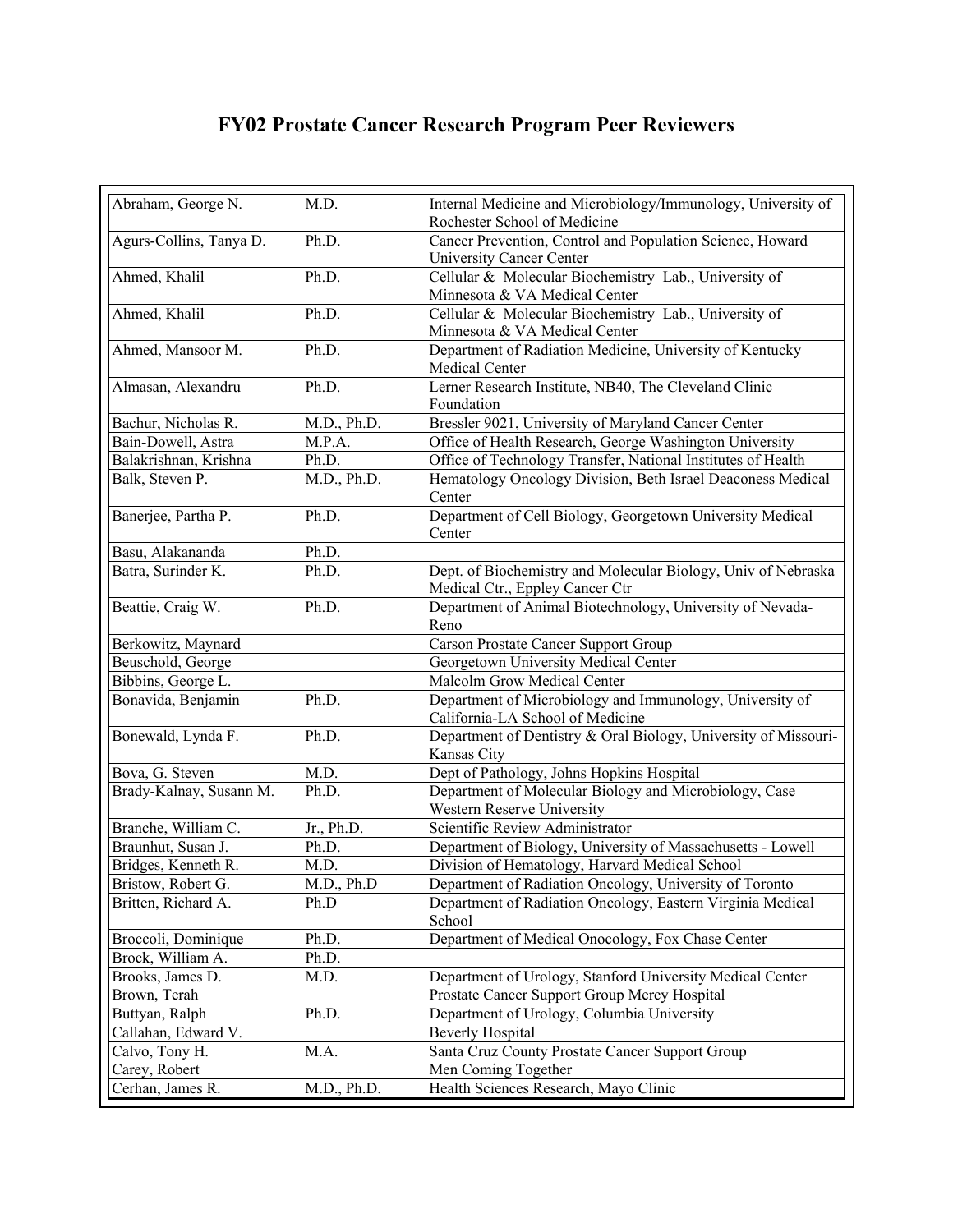| Chamberland, Bertrand L.  | Ph.D.         | Tempe St. Luke's Hospital, US TOO Prostate Cancer Support<br>Group                        |
|---------------------------|---------------|-------------------------------------------------------------------------------------------|
| Chambers, Timothy C.      | Ph.D.         | Dept. of Biochemistry & Molecular Biology, University of<br>Arkansas for Medical Sciences |
| Chang, Chawnshang         | Ph.D.         | Department of Pathology, University of Rochester Medical<br>Center                        |
| Chapman, John D.          | Ph.D.         | Department of Radiation Oncology, Fox Chase Cancer Center                                 |
| Chatterton, Robert T.     | Ph.D.         | Obstetrics and Gynecology, Northwestern University Medical<br>School                      |
| Chavez, Noel              | Ph.D.         | School of Public Health, University of Illinois, Chicago                                  |
| Chirgwin, John M.         | Ph.D.         | Departments of Medicine/Endocrinology, University of Virginia                             |
| Cidlowski, John A.        | Ph.D.         | Laboratory of Signal Transduction, NIEHS, NIH                                             |
| Clarke, Charles           |               | University of Pennsylvania Health System                                                  |
| Cohen, Harvey J.          | M.D., Ph.D.   | Department of Pediatrics, Stanford University Medical School                              |
| Cohen, Michael B.         | M.D.          |                                                                                           |
| Conti, Claudio J.         | D.V.M., Ph.D. | Department of Carcinogenesis, UT M.D. Anderson Cancer<br>Center                           |
| Corey, Eva                | Ph.D.         | Department of Urology, University of Washington                                           |
| Cox, Adrienne D.          | Ph.D.         | Department of Radiation Oncology, University of North Carolina                            |
| Cramer, Scott D.          | Ph.D.         | Department of Cancer Biology, Wake Forest School of Medicine                              |
| Cunha, Gerald R.          | Ph.D.         | Department of Anatomy, University of California at San<br>Francisco                       |
| Dahiya, Rajvir            | Ph.D.         | Department of Urology, University of California at San Francisco<br>and VAMC              |
| Danks, Mary K.            | Ph.D.         | Department of Molecular Pharmacology, Saint Jude Children's<br>Research Hospital          |
| Davis, Rodney             | M.D.          | Department of Urology, Tulane University Health Sciences<br>Center                        |
| Dawson, Laura A.          | M.D.          | Radiation Oncology, University of Toronto                                                 |
| Diana, John N.            | Ph.D.         | Scientific Review Administrator                                                           |
| Diefenbach, Michael A.    | Ph.D.         | Division of Population Science, Fox Chase Cancer Center                                   |
| Dinney, Colin N.          | M.D.          | Department of Urology & Cancer Biology, University of Texas<br>MD Anderson Cancer Center  |
| DiPaola, Robert           | M.D.          | The Cancer Institute of New Jersey                                                        |
| Dong, Jin-Tang            | Ph.D.         | Emory University, Winship Cancer Institute                                                |
| Douglas, Joanne T.        | Ph.D.         | Gene Therapy Center, University of Alabama at Birmingham                                  |
| Doxsey, Stephen J.        | Ph.D.         | Department of Molecular Medicine, Univ of Massachusetts<br>Medical Ctr                    |
| Eastham, James A.         | M.D.          | Department of Urology, Memorial Sloan Kettering Cancer Center                             |
| El-Ashry, Dorraya         | Ph.D.         |                                                                                           |
| Ellis, Zhila              | Ph.D.         | Dept. of Anatomy and Cell Biology, University of Iowa                                     |
| Espinoza-Delgado, Igor J. | M.D.          | Hematology/Oncology Section, National Institute of Aging, NIH                             |
| Fawwaz, Rashid A.         | M.D., Ph.D.   | Division of Nuclear Medicine, New York Presbyterian Hospital                              |
| Felker, Gene              |               | Sun Health Research Institute                                                             |
| Ferguson, Samuel A.       | Ph.D.         | 100 Black Men of America, Inc.                                                            |
| Ferrone, Soldano          | M.D., Ph.D.   | Department of Immunology, Roswell Park Cancer Institute                                   |
| Fleming, Jr., Quince D.   |               | Southern Maryland Hospital                                                                |
| Foster, Barbara A.        | Ph.D.         | Pharmacology & Therapeutics, Roswell Park Cancer Institute                                |
| Fraizer, Gail C.          | Ph.D.         |                                                                                           |
|                           |               | Department of Biological Sciences, Kent State University                                  |
| Gann, Peter H.            | M.D., Sc.D.   | Department of Preventive Medicine, Northwestern University<br>Medical School              |
| Gardner, Thomas A.        | M.D.          | Department of Urology, Microbiology, Immunology, Indiana<br>University Medical Center     |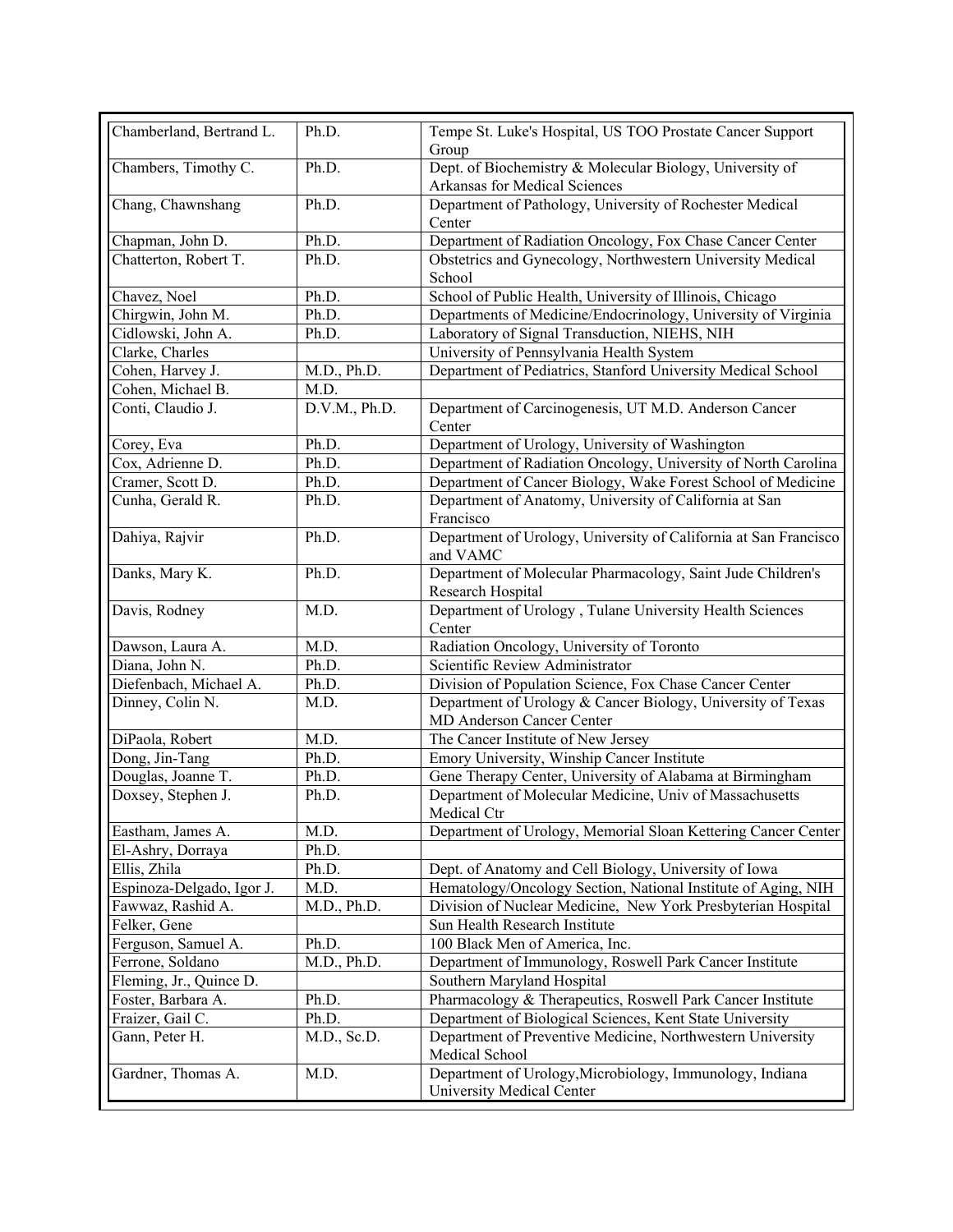| Gardner, Thomas A.      | M.D.             | Department of Urology, Microbiology, Immunology, Indiana<br>University Medical Center        |
|-------------------------|------------------|----------------------------------------------------------------------------------------------|
| Gimotty, Phyllis A.     | Ph.D.            | Department of Biostatistics & Epidemiology, University of<br>Pennsylvania School of Medicine |
| Gius, David R.          | M.D., Ph.D.      | Molecular Radiation Oncology, NIH Center for Cancer Research                                 |
| Glucksman, Marc J.      | PhD              | Biochemistry & Molecular Biology, FUHS/Chicago Medical                                       |
|                         |                  | School                                                                                       |
| Goluboff, Erik T.       | M.D.             | Columbia-Presbyterian Medical Center                                                         |
| Gong, Michael C.        | M.D., Ph.D.      | Division of Urology, Ohio State University Medical Center                                    |
| Graff, Jeremy R.        | Ph.D.            | Cancer Division, Lilly Research Labs, Eli Lilly & Company                                    |
| Grant, Clifford         |                  | US TOO International                                                                         |
| Gray, David             | Jr.              | US TOO! Prostate Cancer Survivor Support Groups                                              |
| Gregory, Christopher W. | Ph.D.            | Dept. of Pathology & Laboratory Medicine, University of North                                |
|                         |                  | Carolina Chapel Hill                                                                         |
| Griffith, Jeffrey K.    | Ph.D.            | Dept. of Biochemistry and Molecular Biology, University of New                               |
|                         |                  | Mexico School of Medicine                                                                    |
| Gross, Alexander P.     | M.S.             | <b>American Cancer Society</b>                                                               |
| Groziak, Michael P.     | Ph.D.            | San Jose State University                                                                    |
| Gulati, Jag             | Ph.D.            | Scientific Review Administrator                                                              |
| Gumerlock, Paul H.      | Ph.D.            | Departments of Hematology & Oncology, University of                                          |
|                         |                  | California Davis Cancer Center                                                               |
| Haas, Gabriel P.        | M.D.             | Department of Urology, SUNY, Upstate Medical University                                      |
| Hall, Simon J.          | M.D.             | Department of Urology, Mount Sinai School of Medicine                                        |
| Hallman, D. Michael     | Ph.D.            | School of Public Health, University of Texas                                                 |
| Hann, Stephen R.        | Ph.D.            |                                                                                              |
| Haut, Michael J.        | M.D.             | Medicine - Oncology/Hematology, Pennsylvania Hospital                                        |
| Hayward, Simon W.       | Ph.D.            | Department of Urologic Surgery, Vanderbilt University School of<br>Medicine                  |
| Hellstrom, Ingegerd E.  | M.D., Ph.D.      | Pacific Northwest Research Institute                                                         |
| Helman, Sandy I.        | Ph.D.            | Scientific Review Administrator                                                              |
| Hemstreet, George P.    | III, M.D., Ph.D. | Department of Urologic Surgery, Nebraska Medical Center                                      |
| Hemstreet, George P.    | III, M.D., Ph.D. | Department of Urologic Surgery, Nebraska Medical Center                                      |
| Henning, Susanne M.     | Ph.D., R.D       | Center for Human Nutrition, UCLA                                                             |
| Henry, Elroy            |                  | <b>Resurrection Baptist Church</b>                                                           |
| Hill, Colin K.          | Ph.D.            | Dept. of Radiation Oncology, University of Southern California                               |
| Ho, Shuk-Mei            | Ph.D.            | Department of Surgery/Urology Division, University of                                        |
|                         |                  | Massachusetts Medical School                                                                 |
| Ho, Shuk-Mei            | Ph.D.            | Department of Surgery/Urology Division, University of                                        |
|                         |                  | Massachusetts Medical School                                                                 |
| Hope, George S.         |                  | US TOO Prostate Cancer Survivor Support Group                                                |
| Hope, George S.         |                  | US TOO Prostate Cancer Survivor Support Group                                                |
| Horowitz, Jonathan M.   | Ph.D.            | Dept. of Molecular Biomedical Sciences, NC State University                                  |
|                         |                  | College of Veterinary Medicine                                                               |
| Hsieh, Jer-Tsong        | Ph.D.            | Department of Urology, University of Texas Southwestern                                      |
|                         |                  | Medical Center at Dallas                                                                     |
| Humphrey, Peter A.      | M.D., Ph.D.      | Department of Pathology and Immunology, Washington<br>University Medical Center              |
| Huppi, Konrad E.        | Ph.D.            |                                                                                              |
| Hurwitz, Arthur A.      | Ph.D.            | Department of Microbiology and Immunology, SUNY Upstate                                      |
|                         |                  | Medical Center                                                                               |
| Jain, Aridaman K.       | Ph.D.            | American Cancer Society                                                                      |
| Jarrard, David F.       | M.D.             | Department of Surgery/Division of Urology, University of                                     |
|                         |                  | Wisconsin                                                                                    |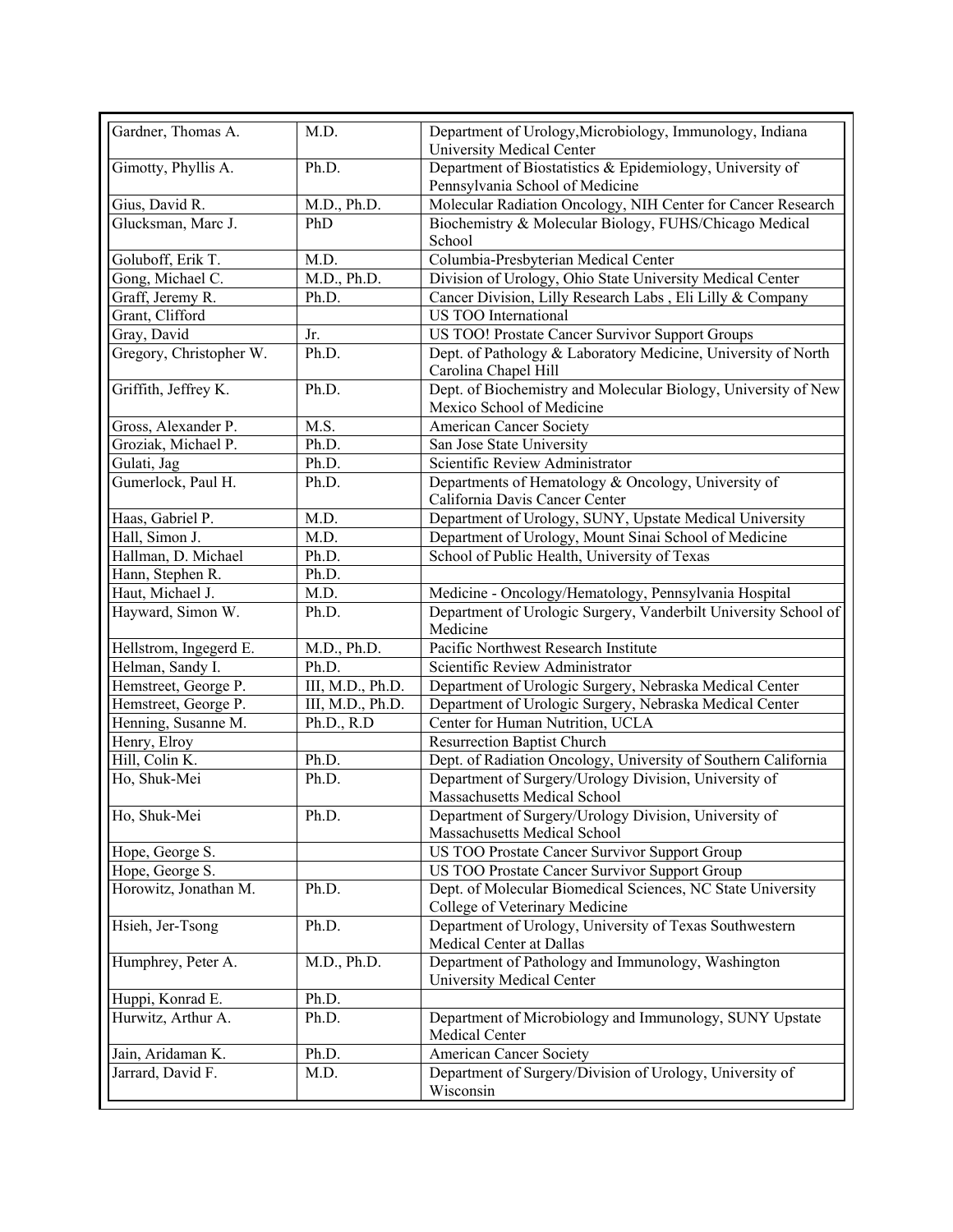| Jarvis, W. David        | Ph.D.         | Department of Integrative Biology and Pharmacology, University<br>of TX Health Science Center               |
|-------------------------|---------------|-------------------------------------------------------------------------------------------------------------|
| Jeng, Meei-Huey         | Ph.D.         | Department of Medicine, Hematology/Oncology, Indiana<br>University                                          |
| John, Gilbert H.        | Ph.D.         | Department of Microbiology & Molecular Genetics, Oklahoma<br><b>State University</b>                        |
| Johnson, Carolyn C.     | Ph.D.         | Department of Community Health Sciences, Tulane University<br>School of Public Health and Tropical Medicine |
| Jonekos, Stan           |               | US TOO! International                                                                                       |
| Keller, Evan T.         | D.V.M., Ph.D. | Department of Pathology, University of Michigan                                                             |
| Kendall, Fred           |               | <b>Resurrection Baptist Church</b>                                                                          |
| Keri, Ruth A.           | Ph.D          | Department of Pharmacology, Case Western Reserve University                                                 |
| Kern, Francis G.        | Ph.D.         | Department of Biochemistry & Molecular Biology, Southern<br>Research Institute                              |
| Kimmons, Willie J.      | Ph.D.         | African American Men's Health Summit                                                                        |
| Kinch, Michael S.       | Ph.D.         | Department of Cell Biology, MedImmune Inc.                                                                  |
| Kleinman, Hynda K.      | Ph.D.         | National Institutes of Health NIDR                                                                          |
| Klinge, Carolyn M.      | Ph.D.         | Department of Biochemistry and Molecular Biology, University<br>of Louisville School of Medicine            |
| Knepper, Janice E.      | Ph.D.         | Department of Biology, Villanova University                                                                 |
| Kobus, William M.       | MBA, MPA      | US TOO! International                                                                                       |
| Kozlowski, James M.     | M.D.          | Department of Urology, Northwestern University Medical School                                               |
| Krupinski, Elizabeth A. | Ph.D.         | Radiology, University of Arizona                                                                            |
| Kuchta, Robert D.       | Ph.D.         | Department of Chemistry & Biochemistry, University of                                                       |
|                         |               | Colorado at Boulder                                                                                         |
| Kulp, Donald D.         |               | Pennsylvania Prostate Cancer Coalition (PPCC)                                                               |
| Kumar, M. Vijay         | Ph.D.         | Section of Urology, Medical College of Georgia                                                              |
| Kurhanewicz, Jr., John  | Ph.D.         | Department of Radiology, University of California San Francisco                                             |
| Kyprianou, Natasha      | Ph.D.         | Surgery/Urology, University of Kentucky College of Medicine                                                 |
| Lafrado, Louis J.       | Ph.D.         | L&D Associates Consulting Group                                                                             |
| LaHann, Thomas R.       | Ph.D.         |                                                                                                             |
| Lamb, Dolores J.        | Ph.D.         | Department of Urology/Cell Biology, N730, Baylor College of<br>Medicine                                     |
| Lamb, Dolores J.        | Ph.D.         | Department of Urology/Cell Biology, N730, Baylor College of<br>Medicine                                     |
| Leach, Fredrick S.      | M.D., Ph.D    | Scott Department of Urology, Baylor College of Medicine                                                     |
| Lee, Chung              | Ph.D.         | Department of Urology, Northwestern University Medical School                                               |
| Leung, Benjamin S.      | Ph.D.         | Department of Obstetrics, Gynecology & Women's Health,<br>University of Minnesota                           |
| Levine, Alice C.        | M.D.          | Division of Endocrinology-Box 1055, Mount Sinai School of<br>Medicine                                       |
| Levitt, Morton H.       | M.D.          | Department of Pathology, Uniformed Services University of<br><b>Health Sciences</b>                         |
| Lewis, Lionel D.        | M.D.          |                                                                                                             |
| Lewis, Ronald W.        | M.D.          | Section of Urology, Medical College of Georgia                                                              |
| Lin, Ming-Fong          | Ph.D.         | Department of Biochemistry & Molecular Biology, University of<br>Nebraska Medical Center                    |
| Lin, Sue-Hwa            |               |                                                                                                             |
|                         | Ph.D.         | Department of Molecular Pathology, The University of Texas M.                                               |
| Lingrel, Jerry B.       | Ph.D.         | D. Anderson Cancer Center<br>Department of Molecular Genetics, University of Cincinnati                     |
| Link, Jr., Charles J.   | M.D.          | College of Medicine<br><b>Stoddard Cancer Research Institute</b>                                            |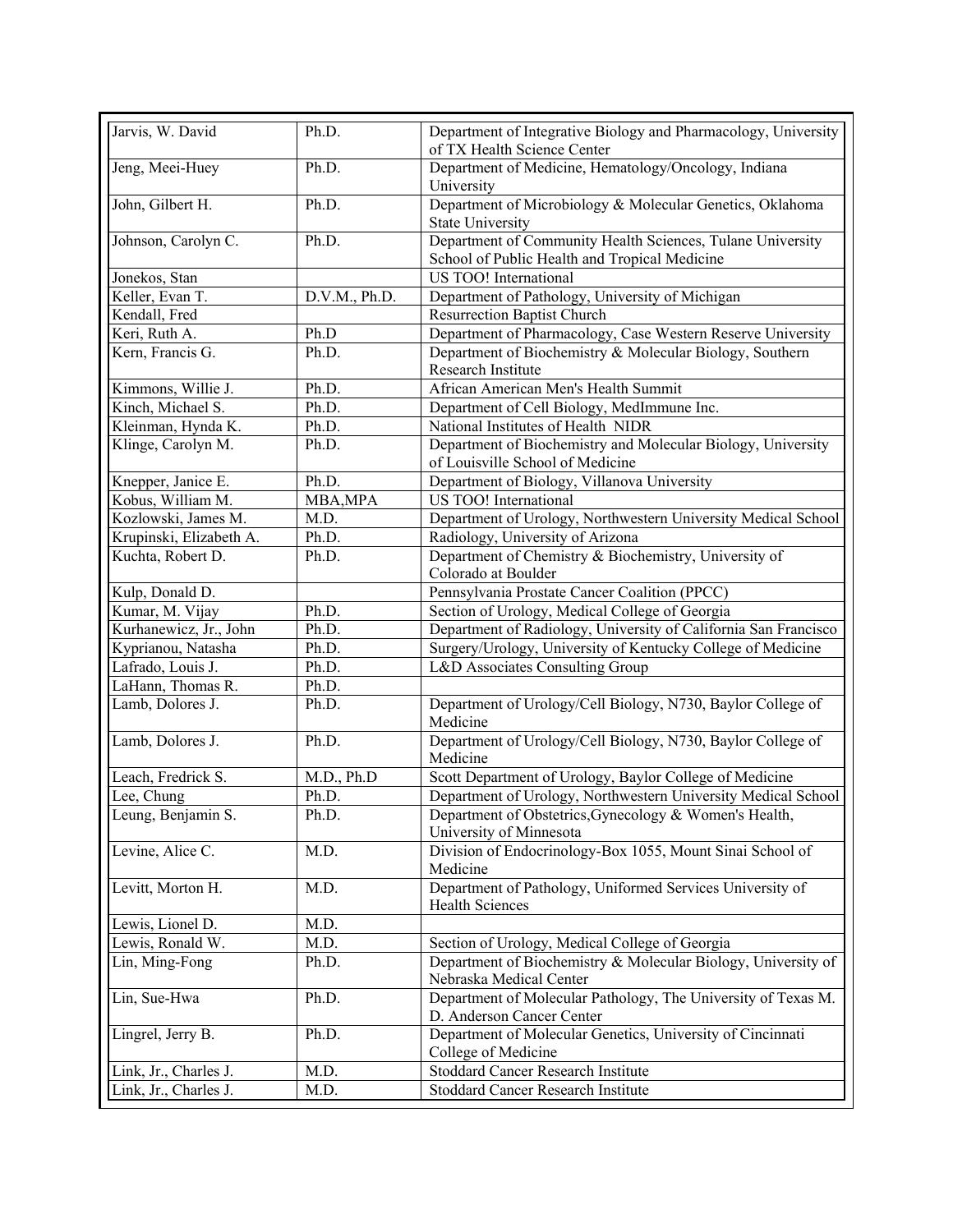| Lipkus, Isaac M.          | Ph.D.                    | Duke University Medical Center                                                               |
|---------------------------|--------------------------|----------------------------------------------------------------------------------------------|
| Liu, Bo                   | Ph.D.                    | Cancer Institute, University of Pittsburgh                                                   |
| Liu, Brian C.             | Ph.D.                    | Molecular Urology Laboratory, Brigham and Women's Hospital                                   |
| Liu, Hui Helen            | Ph.D.                    | M. D. Anderson Cancer Center, Department of Radiation                                        |
|                           |                          | Physics, Unit 94                                                                             |
| Locker, Joseph D.         | $M.D., \overline{Ph.D.}$ | Department of Pathology, Albert Einstein College of Medicine                                 |
| Lokeshwar, Balakrishna L. | Ph.D.                    | Department of Urology/Cell Matrix Biology Lab, University of<br>Miami, School of Medicine    |
| Lu, Michael L.            | Ph.D.                    | Urology Research, Brigham and Women's Hospital                                               |
| Lubaroff, David M.        | Ph.D.                    |                                                                                              |
| Lum, Clark K.             | Ph.D.                    | Scientific Review Administrator                                                              |
| Lum, Clark K.             | Ph.D.                    | Scientific Review Administrator                                                              |
| Madalengoitia, Jose S.    | Ph.D.                    |                                                                                              |
| Magnuson, Nancy S.        | Ph.D.                    |                                                                                              |
| Mandelson, Margaret T.    | Ph.D., M.P.H.            | Center for Health Studies, Group Health Cooperative of Puget<br>Sound                        |
| Manfredi, James J.        | Ph.D.                    | Ruttenberg Cancer Center, Mount Sinai School of Medicine                                     |
| Marcus, Aaron J.          | M.D.                     | Department of Medicine/Hematology/Oncology, Weill Medical                                    |
|                           |                          | College-Cornell University                                                                   |
| Marcus, Aaron J.          | M.D.                     | Department of Medicine/Hematology/Oncology, Weill Medical                                    |
|                           |                          | College-Cornell University                                                                   |
| Marfyak, Jan E.           | B.A., M.A.               | Pennsylvania Prostate Cancer Coalition                                                       |
| Martignetti, John A.      | M.D., Ph.D               | Departments of Human Genetics, Pediatrics & Cancer Center,                                   |
|                           |                          | Mount Sinai School of Medicine                                                               |
| Martignetti, John A.      | M.D., Ph.D               | Departments of Human Genetics, Pediatrics & Cancer Center,<br>Mount Sinai School of Medicine |
| Matthews, Alicia K.       | Ph.D.                    | Department of Psychiatry, University of Chicago                                              |
| McBain, John A.           | Ph.D.                    | Medicine, Dartmouth Medical School                                                           |
| McLeskey, Sandra W.       | Ph.D.                    | School of Nursing, University of Maryland Baltimore                                          |
| Meadows, Gary G.          | Ph.D.                    | Cancer Prevention & Research Center, Washington State                                        |
|                           |                          | University College of Pharmacy                                                               |
| Medrano, Estela E.        | Ph.D.                    | Department of Molecular & Cellular Biology, Baylor College of<br>Medicine                    |
| Mehta, Rajeshwari R.      | Ph.D.                    | Department of Surgical Oncology, University of Illinois Medical<br>Center                    |
| Meier, G. Patrick         | Ph.D.                    | College of Pharmacy, Medical University of South Carolina                                    |
| Meier, Kathryn E.         | Ph.D.                    | Department of Pharmaceutical Sciences, Washington State<br>University                        |
| Mercante, Donald E.       | Ph.D.                    | Department Public Health and Preventive Medicine, LSU Health                                 |
|                           | M.D., Ph.D.              | <b>Sciences Center</b>                                                                       |
| Miller, Donald M.         |                          | James Graham Brown Cancer Center                                                             |
| Mittler, Robert S.        | Ph.D.                    | Emory Vaccine Center, Emory University                                                       |
| Moon, Peter C.            | Ph.D.                    | US TOO International, Inc.                                                                   |
| Morris, Patricia L.       | Ph.D.                    | Population Council, The Rockefeller University                                               |
| Morris, Patricia L.       | Ph.D.                    | Population Council, The Rockefeller University                                               |
| Mukherji, Bijay           | M.D.                     | Department of Medicine, University of Connecticut                                            |
| Mulhern, Sally A.         | Ph.D.                    | Scientific Review Administrator                                                              |
| Mulhern, Sally A.         | Ph.D.                    | Scientific Review Administrator                                                              |
| Murillo, Rudy D.          |                          | US TOO! International                                                                        |
| Nanda, Navreet K.         | Ph.D.                    | Department of Microbiology and Immunology, Georgetown                                        |
|                           |                          | University                                                                                   |
| Narla, Mohandas           | Sc.D.                    | New York Blood Center, Lindsley F. Kimball Research Institute                                |
| Nawaz, Zafar              | Ph.D.                    | Cancer Center, Creighton University                                                          |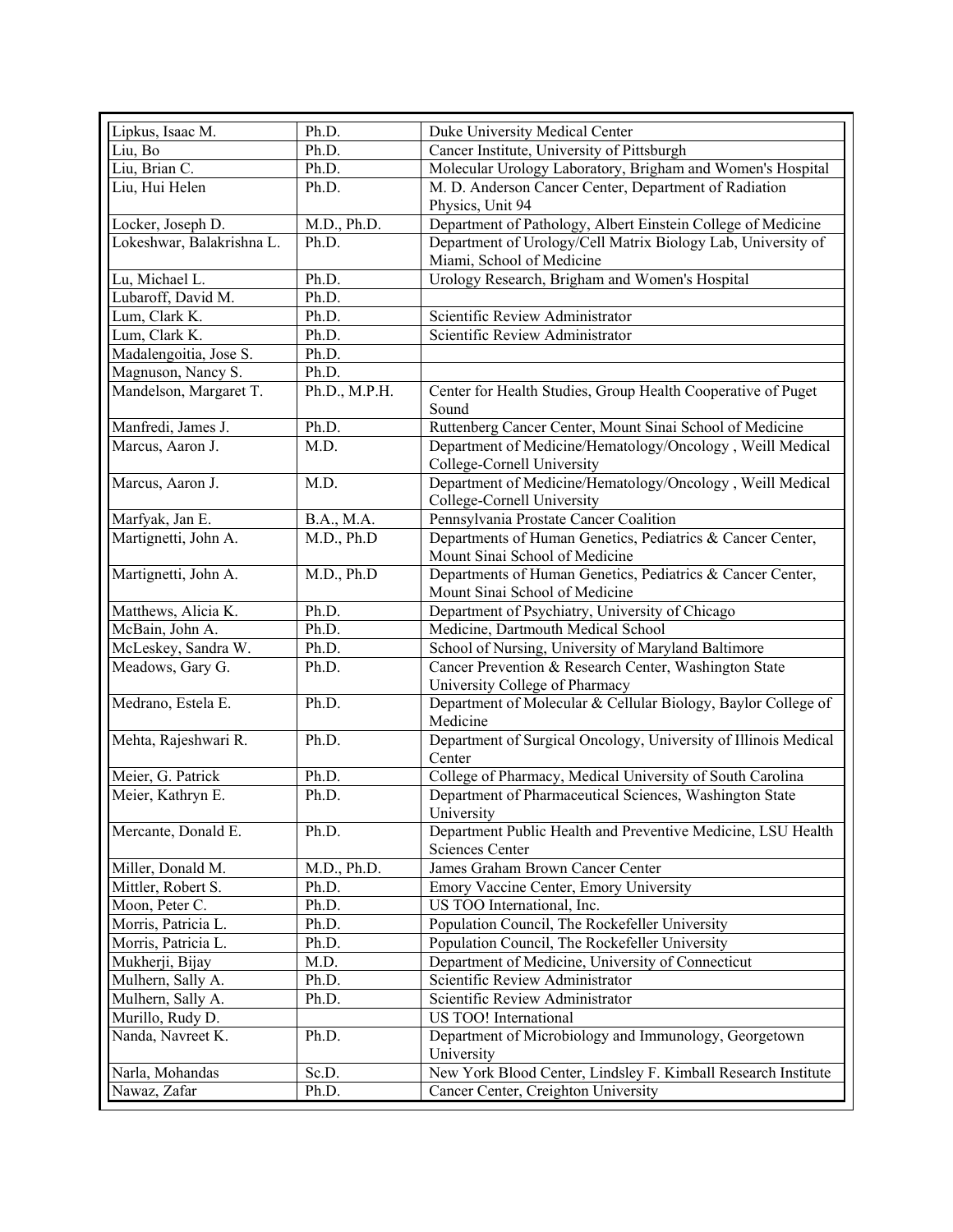| Naylor, Susan L.        | Ph.D.         | Cellular & Structural Biology, University of Texas Health               |
|-------------------------|---------------|-------------------------------------------------------------------------|
|                         |               | Science Center at San Antonio                                           |
| Nelson, Colleen         | Ph.D.         | Department of Surgery, Jack Bell Research Centre                        |
| Nelson, Mark A.         | Ph.D.         | Department of Pathology, University of Arizona                          |
| Newhouse, Jeffrey H.    | M.D.          | Department of Radiology, Columbia University                            |
| Nishimura, Michael I.   | Ph.D.         | Department of Surgery, University of Chicago Medical Center             |
| Nordeen, Steven K.      | Ph.D.         | Department of Pathology, University of Colorado                         |
| Nutter, John E.         | Ph.D.         | Scientific Review Administrator                                         |
| Olsen, Phillip B.       |               | US TOO! International                                                   |
| Olumi, Aria F.          | M.D.          | Division of Urologic Surgery, Beth Israel Deaconess Medical             |
|                         |               | Center                                                                  |
| Ornstein, David         | M.D.          | Department of Surgery / Division of Urology, University of              |
|                         |               | North Carolina                                                          |
| Ove, Peter              | Ph.D.         | Scientific Review Administrator                                         |
| Palos, William          |               | US TOO International, Inc.                                              |
| Papa, Christopher M.    | M.D.          | US TOO International, Inc.                                              |
| Parra-Medina, Deborah   | Ph.D., M.P.H. | Department of Health Promotion, Education and Behavior,                 |
|                         |               | University of South Carolina                                            |
| Pawlicki, Todd          | Ph.D.         | Department of Radiation Oncology, Stanford University School            |
|                         |               | of Medicine                                                             |
| Peehl, Donna M.         | Ph.D.         | Department of Urology, Stanford University Medical Center               |
| Pei, Dehua              | Ph.D.         | Department of Chemistry, Ohio State University                          |
| Pence, Barbara C.       | Ph.D.         | Texas Tech University Health Sciences Center                            |
| Perez-Stable, Carlos M. | Ph.D.         | Miami V.A. Medical Center                                               |
| Perz, Catherine A.      | Ph.D.         | Department of Psychology, University of Houston Victoria                |
| Peschel, Richard E.     | M.D., Ph.D.   |                                                                         |
|                         |               | Department of Therapeutic Radiology HRT 142, Yale-New<br>Haven Hospital |
| Petrylak, Daniel P.     | M.D.          |                                                                         |
| Pins, Michael R.        | M.D.          |                                                                         |
| Platz, Elizabeth A.     | Sc.D., M.P.H. | Department of Epidemiology, Johns Hopkins University                    |
|                         |               | Bloomberg School of Public Health                                       |
| Plymate, Stephen R.     | M.D.          | Department of Medicine, University of Washington                        |
| Prochownik, Edward V.   | M.D., Ph.D.   | Division of Hematology/Oncology, Children's Hospital of                 |
|                         |               | Pittsburgh                                                              |
| Raby, James H.          |               | Louisiana Education Early Detection and Research Program                |
| Reddy, E. Premkumar     | Ph.D.         | Fels Research Institute, Temple University School of Medicine           |
| Reisfeld, Ralph A.      | Ph.D.         | Immunology, The Scripps Research Institute                              |
| Rice, Michael J.        |               | Prostate Cancer Support Group of Mid-Michigan                           |
| Richardson, Barbara E.  | Ph.D.         | Scott Department of Urology, Baylor College of Medicine                 |
| Rickles, Frederick R.   | M.D.          | Office of Health Research, Compliance and Technology Transfer,          |
|                         |               | George Washington University                                            |
| Riese, David J.         | II, Ph.D.     | Medicinal Chemistry and Molecular Pharmacology, Purdue                  |
|                         |               | University                                                              |
| Ritter, Mark A.         | M.D., Ph.D.   | Department of Human Oncology, University of Wisconsin-                  |
|                         |               | Madison                                                                 |
| Roberts, Charles T.     | Jr, Ph.D.     | Department of Pediatrics, Oregon Health and Science University          |
| Roberts, Rosebud O.     | M.D.          | Dept of Health Sciences Research, Mayo Clinic                           |
| Robins, Diane M.        | Ph.D.         |                                                                         |
| Rodgers, Charles H.     | Ph.D.         | Scientific Review Administrator                                         |
| Rodgers, Charles H.     | Ph.D.         | Scientific Review Administrator                                         |
| Rodgers, L.J.           |               | <b>Tyler Cancer Center</b>                                              |
| Rodriguez, Ronald       | Ph.D., M.D    | Brady Urological Institute, Johns Hopkins Medical Institute             |
|                         |               |                                                                         |
| Ross, Jeffrey           | M.D.          | Oncology, McArdle Laboratory                                            |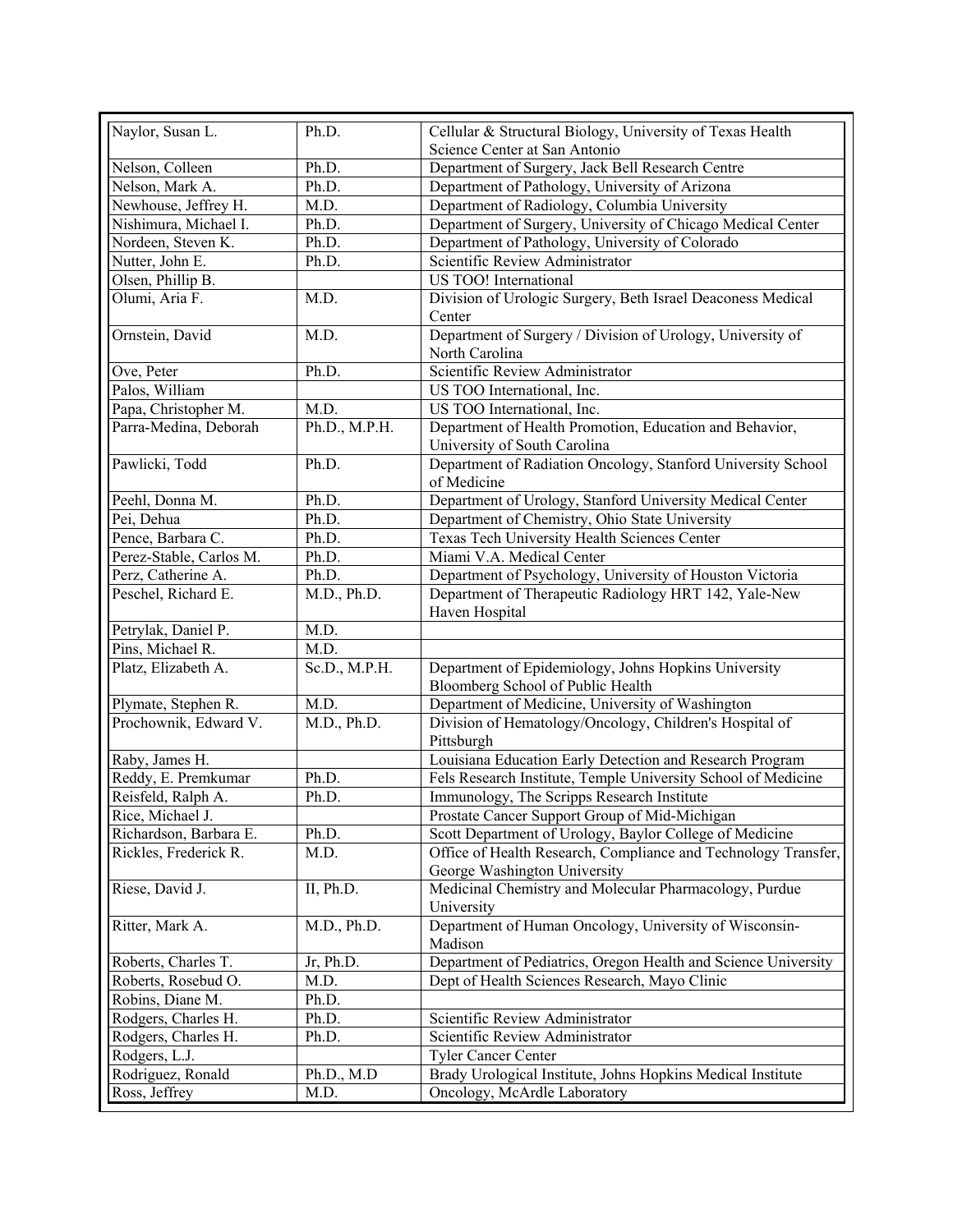| Rothstein, Jay L.      | Ph.D.            | Department of Microbiology & Immunology, Thomas Jefferson<br>University                                |
|------------------------|------------------|--------------------------------------------------------------------------------------------------------|
| Roy-Burman, Pradip     | Ph.D.            | Department of Pathology, University of Southern California                                             |
| Rubin, Mark A.         | M.D.             | Department of Pathology, Brigham and Womens Hospital                                                   |
| Rui, Hallgeir          | M.D., Ph.D.      | Department of Oncology, Georgetown University, Lombardi<br><b>Cancer Center</b>                        |
| Sadar, Marianne D.     | Ph.D.            | Department of Cancer Endocrinology, British Columbia Cancer<br>Agency                                  |
| Sant'Angelo, Derek B.  | Ph.D.            | Department of Immunology, Memorial Sloan-Kettering Cancer<br>Center                                    |
| Sarma, Padman S.       | D.V.M., Ph.D.    | Scientific Review Administrator                                                                        |
| Sartor, Oliver         | M.D.             | Medicine, LSU Medical School                                                                           |
| Savage, Gale           | M.D., M.P.H.     | Scientific Review Administrator                                                                        |
| Saw, Cheng B.          | Ph.D.            | <b>UPMC Cancer Pavilion</b>                                                                            |
| Schmid, Michael F.     | Ph.D.            | Department of Biochemistry, Baylor College of Medicine, Verna<br>and Marrs Mclean                      |
| Schulze-Gahmen, Ursula | Ph.D.            | Physical Bioscience Division, Lawrence Berkeley National<br>Laboratory                                 |
| Secrist, John A.       | III, Ph.D.       |                                                                                                        |
| Sehgal, Inder          | D.V.M., Ph.D.    | Department of Pharmaceutical Sciences, North Dakota State                                              |
|                        |                  | University College of Pharmacy                                                                         |
| Sens, Donald A.        | Ph.D.            | Department of Surgery, School of Medicine and Health Sciences                                          |
| Shabb, John B.         | Ph.D.            | Department of Biochemistry and Molecular Biology, University<br>of North Dakota School of Medicine     |
| Shain, Sydney A.       | Ph.D.            | Department of Obstetrics and Gynecology, University of Texas<br>Health Science Center                  |
| Shaw, James E.         | M.D., M.P.H.     | Department of Internal Medicine; Division of Hematology-<br>Oncology, Virginia Commonwealth University |
| Shi, Yufang            | D.V.M., Ph.D.    | Depart Molecular Genetics/Microbiology/Immunology, Robert<br>Wood Johnson Medical School, UMDNJ        |
| Sholes, Westley        | <b>MPA</b>       | California Prostate Cancer Coalition                                                                   |
| Showers, Donald M.     |                  | WRAMC US TOO                                                                                           |
| Shuman, Marc A.        | M.D.             | Department of Medicine, University of California at San                                                |
|                        |                  | Francisco                                                                                              |
| Siegal, Gene P.        | M.D., Ph.D.      | Department of Pathology, University of Alabama at Birmingham                                           |
| Siemens, D. Robert     | M.D.             | Department of Urology, Kingston General Hospital                                                       |
| Sikes, Robert A.       | Ph.D.            | Department of Biological Sciences, University of Delaware                                              |
| Sloboda, Walter        | M.A.             | Scientific Review Administrator                                                                        |
| Smith, Allen N.        | M.S.             | Scientific Review Administrator                                                                        |
| Smith, Gary J.         | Ph.D.            | Department of Pathology and Laboratory Medicine, University of<br>North Carolina at Chapel Hill        |
| Song, Chang W.         | Ph.D.            | Therapeutic Radiology-Radiation Oncology, University of<br>Minnesota Med. School                       |
| Spencer, David M.      | Ph.D.            | Department of Immunology, Baylor College of Medicine                                                   |
| Spielmann, H. Peter    | Ph.D.            |                                                                                                        |
| Stack, Mary            | Ph.D.            | Department of Cell & Molecular Biology, Northwestern<br>University                                     |
| Stafford, Patrick M.   | Ph.D.            | Radiological Physics, New Mexico Cancer Center                                                         |
| Stevens, Ernest D.     |                  | Anne Arundel Medical Cancer Prostate Support Group                                                     |
| Stierman, Joseph W.    | Jr., M.S.        | WRAMC, US TOO                                                                                          |
| Stokes, Nathaniel      | <b>B.A, M.A.</b> | Anne Arundel Medical Cancer Prostate Support Group                                                     |
| Strayhorn, Gregory     | M.D., Ph.D.      | Dept. Family Medicine, Morehouse School of Medicine                                                    |
| Strobl, Jeannine S.    | Ph.D.            | Department of Biochemistry & Molecular Pharmacology, West                                              |
|                        |                  |                                                                                                        |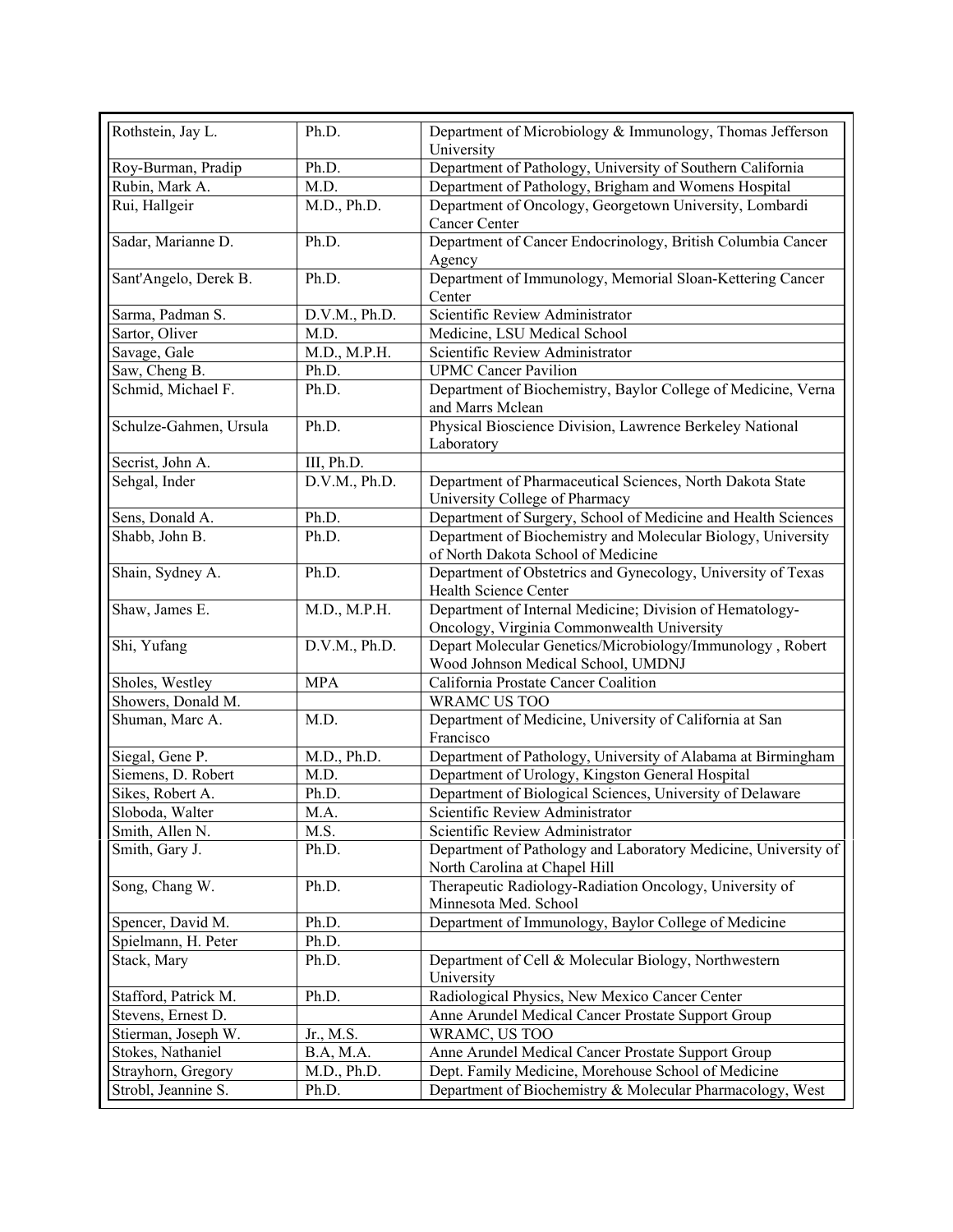|                         |               | Virginia University Health Sciences Center                                  |
|-------------------------|---------------|-----------------------------------------------------------------------------|
| Sucato, Justin F.       | BS Mech. Eng. | US TOO of Western New York                                                  |
| Sukumar, Saraswati V.   | Ph.D.         | Sidney Kimmel Comprehensive Cancer Center at Johns Hopkins,                 |
|                         |               | Johns Hopkins University                                                    |
| Sun, Zijie              | Ph.D.         | Departments of Surgery & Genetics, Stanford University Medical              |
|                         |               | Center                                                                      |
| Sun, Zijie              | Ph.D.         | Departments of Surgery & Genetics, Stanford University Medical              |
|                         |               | Center                                                                      |
| Swain, Edwin E.         | Jr.           |                                                                             |
| Sylvester, Diane M.     | Ph.D.         | Department of Pharmacology, Mitretek Systems                                |
| Tang, Dean G.           | M.D., Ph.D.   | Department of Carcinogenesis, UT MD Anderson Cancer Center                  |
| Taylor, Murphy          | Jr.           | US TOO! International                                                       |
| Thomas, Peter           | Ph.D.         | Laboratory of Surgical Biology, Boston University School of<br>Medicine     |
| Tiwari, Raj K.          | Ph.D.         | Department of Microbiology and Immunology, New York                         |
|                         |               | Medical College                                                             |
| Tornai, Martin P.       | Ph.D.         |                                                                             |
| Townsend, Alan J.       | Ph.D.         | Department of Biochemistry, Wake Forest University School of                |
|                         |               | Medicine                                                                    |
| Tuszynski, George P.    | Ph.D.         | Department of Biology, Temple University                                    |
| Umbreit, Jay N.         | M.D., Ph.D.   | Department of Hematology/Oncology, Emory University,                        |
|                         |               | Winship Cancer Institute                                                    |
| Vessella, Robert L.     | Ph.D.         | Department of Urology, University of Washington Medical                     |
|                         |               | Center                                                                      |
| Von Seggern, Dan J.     | Ph.D.         | Department of Immunology, The Scripps Research Institute                    |
| Wang, Zhou              | Ph.D.         | Department of Urology, Northwestern University Medical<br>School            |
| Watkins Bruner, Deborah | Ph.D.         | Prostate Cancer Risk Assesment Program, Fox Chase Cancere                   |
|                         |               | Center                                                                      |
| Weber, Georg F.         | M.D., Ph.D.   | Department of Radiation Oncology, New England Medical<br>Center             |
| Weber, H. Christian     | M.D.          | Section of Gastroenterology, Boston University School of                    |
|                         |               | Medicine                                                                    |
| Weeks, James            |               | US TOO Prostate Cancer Survivor Support                                     |
| Weigel, Nancy L.        | Ph.D.         | Department of Molecular and Cellular Biology, Baylor College<br>of Medicine |
| Weiss, Robert M.        | M.D.          | Section of Urology, Yale University School of Medicine                      |
| Weiss, Robert M.        | M.D.          | Section of Urology, Yale University School of Medicine                      |
| Whiting, Bruce R.       | Ph.D.         | Department of Radiology, Washington University School of                    |
| Williams, Briana J.     | Ph.D.         | Medicine<br>Department of Urology, Louisiana State University Health        |
|                         |               | <b>Sciences Center</b>                                                      |
| Winters, Stephen J.     | M.D.          | Medicine, University of Louisville Health Sciences Center                   |
| Winters, Stephen J.     | M.D.          | Medicine, University of Louisville Health Sciences Center                   |
| Wojcik, Janet R.        | Ph.D.         | Department of Psychology, Virginia Polytechnic Institute and                |
|                         |               | <b>State University</b>                                                     |
| Woloschak, Gayle E.     | Ph.D.         | Department of Radiology, Northwestern Univ., Feinberg School                |
|                         |               | of Medici                                                                   |
| Wood, F. Edward         | Jr., Ph.D.    | Scientific Review Administrator                                             |
| Woolfenden, James M.    | M.D.          | Division of Nuclear Medicine, University of Arizona                         |
| Xiao, Zhi-Xiong (Jim)   | Ph.D.         | Department of Biochemistry, Boston University School of<br>Medicine         |
|                         |               | Dept. of Electical Engineering & Computer Science, The                      |